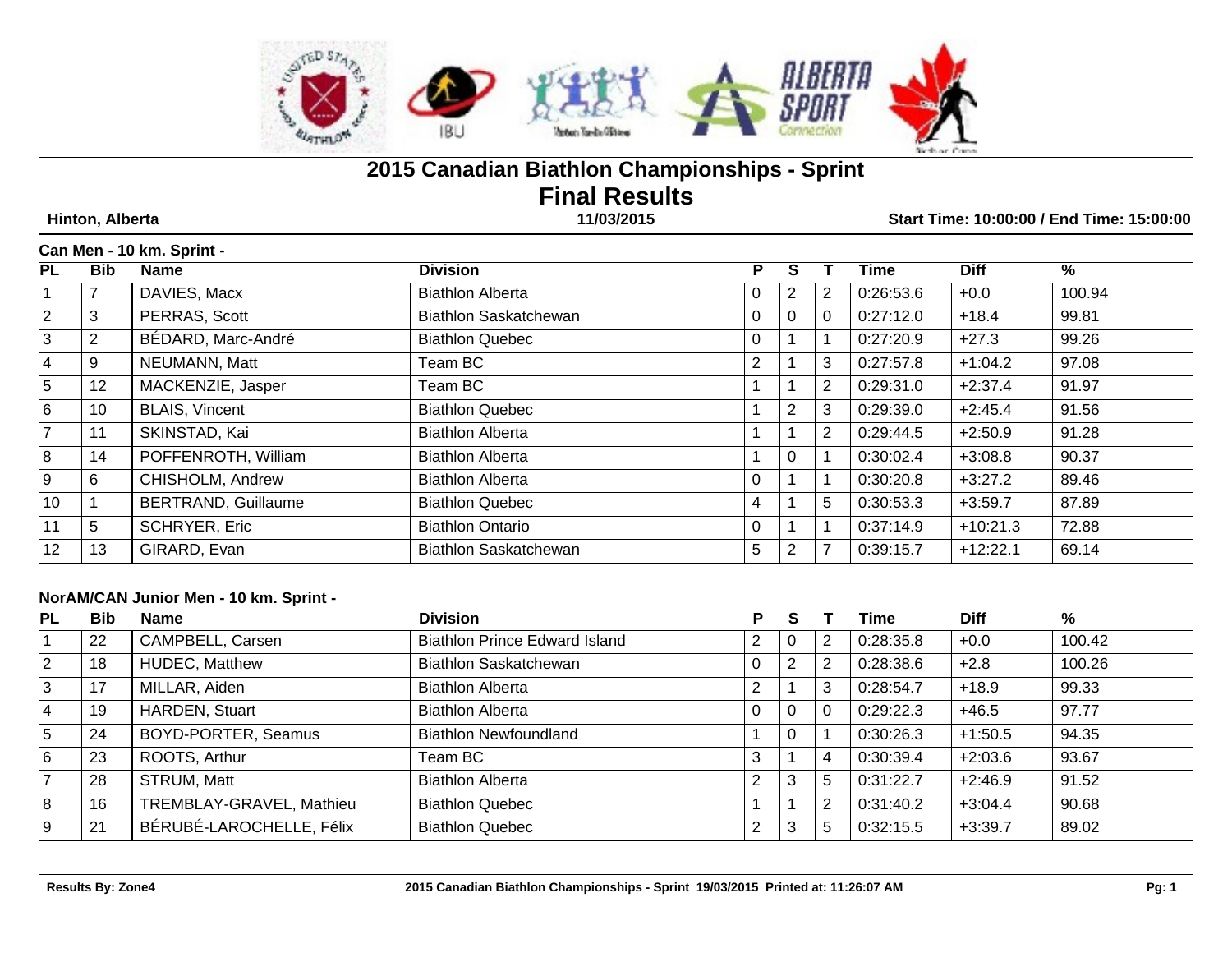### **NorAM/CAN Junior Men Continued ... - 10 km. Sprint -**

| PL | Bib | <b>Name</b>             | Division                |          | Time      | Diff      | %     |
|----|-----|-------------------------|-------------------------|----------|-----------|-----------|-------|
| 10 | 20  | DUPUIS, Alexandre       | <b>Biathlon Ontario</b> | <u>_</u> | 0:32:31.0 | $+3:55.2$ | 88.32 |
|    | 27  | HAMEL, Félix            | <b>Biathlon Quebec</b>  |          | 0:33:09.4 | $+4:33.6$ | 86.61 |
| 12 | 25  | <b>GERWING, Nate</b>    | <b>Biathlon Alberta</b> |          | 0:33:36.1 | $+5:00.3$ | 85.46 |
| 13 | 26  | <b>ECCLESTON, Sasha</b> | Biathlon Alberta        | Ñ        | 0:37:14.7 | $+8:38.9$ | 77.1  |

### **Can Women - 7.5 km. Sprint -**

| PL | <b>Bib</b> | <b>Name</b>     | <b>Division</b>         |             |    | Time      | <b>Diff</b> | %      |
|----|------------|-----------------|-------------------------|-------------|----|-----------|-------------|--------|
|    | 33         | LUNDER, Emma    | <b>Biathlon Alberta</b> |             | -0 | 0:24:01.1 | $+0.0$      | 105.47 |
|    | 30         | KOCHER, Zina    | <b>Biathlon Alberta</b> | $\sim$<br>▴ |    | 0:25:01.5 | $+1:00.4$   | 101.23 |
|    | 31         | GODBOUT, Claude | <b>Biathlon Quebec</b>  |             | ∼  | 0:26:57.4 | $+2:56.3$   | 93.98  |
|    | 32         | YUNGBLUT, Erin  | <b>Biathlon Ontario</b> | ົ<br>ັ      |    | 0:28:26.1 | $+4:25.0$   | 89.09  |

# **NorAM/CAN Junior Women - 7.5 km. Sprint -**

| PL | Bib       | <b>Name</b>           | Division                |   |  | Time      | <b>Diff</b> |        |
|----|-----------|-----------------------|-------------------------|---|--|-----------|-------------|--------|
|    | 36        | BEAUDRY, Sarah        | Team BC                 |   |  | 0:25:08.9 | $+0.0$      | 107.51 |
| 2  | 34        | TAM VON BURG, Leilani | <b>Biathlon Ontario</b> | ∠ |  | 0:27:48.5 | $+2:39.6$   | 97.23  |
| 3  | つに<br>ັບປ | SELERIER, Chloé       | <b>Biathlon Quebec</b>  |   |  | 0:28:09.2 | $+3:00.3$   | 96.03  |
| 4  | 37        | HYNDS, Alexandria     | <b>Biathlon Quebec</b>  |   |  | 0.36:30.5 | $+11:21.6$  | 74.06  |

### **Senior Boys - 6 km. Sprint -**

| PL             | <b>Bib</b> | Name              | <b>Division</b>         | P              |   |   | Time      | <b>Diff</b> | %      |
|----------------|------------|-------------------|-------------------------|----------------|---|---|-----------|-------------|--------|
|                | 38         | HULSMAN, Thomas   | <b>Biathlon Alberta</b> |                | 0 |   | 0:20:58.4 | $+0.0$      | 100.72 |
| $ 2\rangle$    | 47         | QUINN, Tobias     | <b>Biathlon Ontario</b> | 0              | 3 | 3 | 0:21:08.7 | $+10.3$     | 99.9   |
| 3              | 74         | ELDEN, Ryan       | Team BC                 |                | 0 |   | 0:21:15.3 | $+16.9$     | 99.39  |
| 4              | 61         | SHERBA, Logan     | Team BC                 | $\overline{2}$ | 0 | 2 | 0:21:39.4 | $+41.0$     | 97.54  |
| 5              | 75         | MERCIER, Emmanuel | <b>Biathlon Quebec</b>  | 0              | 2 | 2 | 0:21:46.1 | $+47.7$     | 97.04  |
| 6              | 55         | AUGER, Emrik      | <b>Biathlon Quebec</b>  | $\mathbf 0$    | 2 | 2 | 0:21:58.6 | $+1:00.2$   | 96.12  |
| $\overline{7}$ | 67         | PADGHAM, Eric     | <b>Biathlon Alberta</b> | $\overline{2}$ |   | 3 | 0:22:13.6 | $+1:15.2$   | 95.04  |
| 8              | 49         | KREITZ, Bobby     | Team BC                 | $\overline{2}$ | 3 | 5 | 0:22:16.5 | $+1:18.1$   | 94.84  |
| l 9            | 65         | PENNINGTON, Brett | <b>Biathlon Alberta</b> | 0              | 0 | 0 | 0:22:41.4 | $+1:43.0$   | 93.1   |
| 10             | 54         | WALCH, Ben        | <b>Biathlon Alberta</b> | $\overline{2}$ | 3 | 5 | 0:22:45.6 | $+1:47.2$   | 92.81  |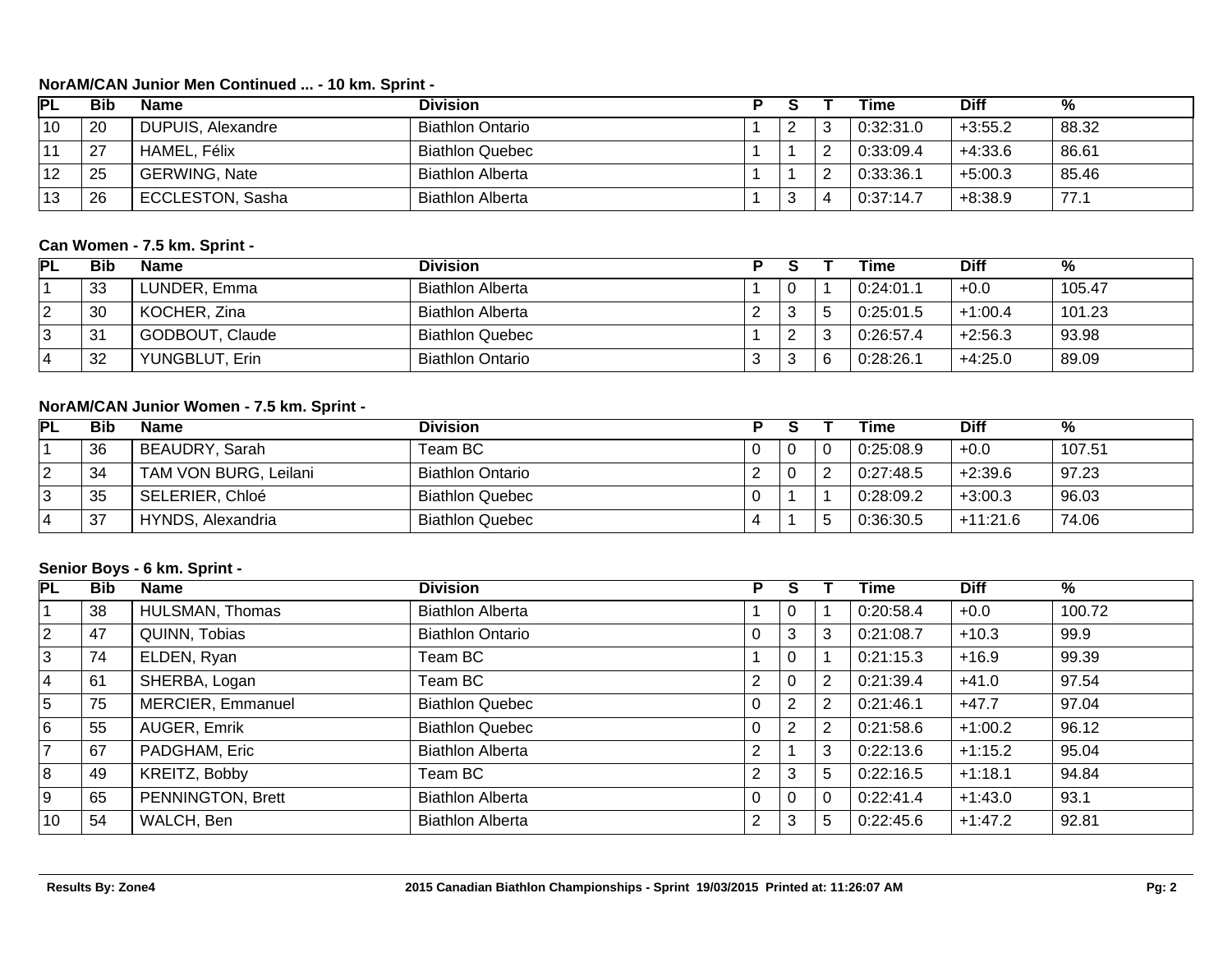| $\overline{\mathsf{PL}}$ | <b>Bib</b> | <b>Name</b>             | <b>Division</b>                      | P                       | ड              | Т              | <b>Time</b> | <b>Diff</b> | $\frac{9}{6}$ |
|--------------------------|------------|-------------------------|--------------------------------------|-------------------------|----------------|----------------|-------------|-------------|---------------|
| $\overline{11}$          | 44         | STUSHNOFF, Thomas       | <b>Biathlon Alberta</b>              | 1                       | 3              | 4              | 0:22:52.7   | $+1:54.3$   | 92.33         |
| 12                       | 45         | SINGLETON, Mark         | <b>Biathlon Alberta</b>              | $\overline{\mathbf{4}}$ | $\mathfrak{S}$ | $\overline{7}$ | 0:23:00.0   | $+2:01.6$   | 91.85         |
| 13                       | 73         | <b>GERVAIS, Olivier</b> | <b>Biathlon Ontario</b>              | $\overline{2}$          | $\mathbf{3}$   | 5              | 0:23:08.4   | $+2:10.0$   | 91.29         |
| 14                       | 50         | ALTWASSER, Nicholas     | <b>Biathlon Alberta</b>              | $\overline{2}$          | $\overline{2}$ | 4              | 0:23:10.3   | $+2:11.9$   | 91.17         |
| 15                       | 69         | MANN, Taij              | <b>Biathlon Alberta</b>              | $\mathbf{1}$            | $\overline{2}$ | 3              | 0:23:10.7   | $+2:12.3$   | 91.14         |
| 16                       | 53         | FABBRI, Lucas           | <b>Biathlon Alberta</b>              | $\overline{2}$          | $\mathbf{3}$   | 5              | 0:23:15.7   | $+2:17.3$   | 90.81         |
| 17                       | 43         | SONES, Hunter           | Team BC                              | $\mathbf{1}$            | $\mathbf{1}$   | $\overline{2}$ | 0:23:22.1   | $+2:23.7$   | 90.4          |
| 18                       | 72         | GILLILAND, Rory         | <b>Biathlon Alberta</b>              | $\overline{2}$          | $\mathbf{3}$   | 5              | 0:23:32.0   | $+2:33.6$   | 89.76         |
| 19                       | 52         | GYNP, Kyrilo            | <b>Biathlon Saskatchewan</b>         | $\mathbf{1}$            | $\mathbf{1}$   | $\overline{2}$ | 0:23:32.4   | $+2:34.0$   | 89.74         |
| 20                       | 71         | DRAPER, Jake            | <b>Biathlon Yukon</b>                | $\mathbf{1}$            | $\mathbf{1}$   | $\overline{2}$ | 0:23:42.1   | $+2:43.7$   | 89.13         |
| 21                       | 59         | GOLDHAWK, Kieran        | <b>Biathlon Alberta</b>              | 3                       | $\overline{2}$ | 5              | 0:23:48.4   | $+2:50.0$   | 88.73         |
| $\overline{22}$          | 46         | <b>BORGLUM, Haldan</b>  | <b>Biathlon Alberta</b>              | 1                       | $\overline{4}$ | 5              | 0:23:49.4   | $+2:51.0$   | 88.67         |
| 23                       | 42         | FAID, Remington         | <b>Biathlon Alberta</b>              | $\mathbf{1}$            | $\mathbf{1}$   | $\overline{2}$ | 0:23:52.7   | $+2:54.3$   | 88.47         |
| 24                       | 76         | CORBEIL, Marek          | <b>Biathlon Alberta</b>              | $\overline{2}$          | $\overline{2}$ | 4              | 0:24:00.8   | $+3:02.4$   | 87.97         |
| 25                       | 56         | PLETZ, Logan            | <b>Biathlon Saskatchewan</b>         | $\overline{2}$          | $\mathbf 0$    | $\overline{2}$ | 0:24:06.9   | $+3:08.5$   | 87.6          |
| 26                       | 66         | TREMBLAY, Keegan        | <b>Biathlon Ontario</b>              | 1                       | $\overline{4}$ | 5              | 0:24:15.8   | $+3:17.4$   | 87.06         |
| 27                       | 63         | PULLISHY, Michael       | <b>Biathlon Alberta</b>              | $\overline{\mathbf{4}}$ | $\overline{2}$ | 6              | 0:24:29.2   | $+3:30.8$   | 86.27         |
| 28                       | 62         | HARTLEY, Mark           | Team BC                              | 1                       | $\overline{4}$ | 5              | 0:24:31.9   | $+3:33.5$   | 86.11         |
| 29                       | 57         | SENNETT, Daniel         | <b>Biathlon Yukon</b>                | $\mathbf{1}$            | $\overline{2}$ | 3              | 0:24:34.0   | $+3:35.6$   | 85.99         |
| 30                       | 51         | GRANDBOIS, Leo          | <b>Biathlon Quebec</b>               | 0                       | $\mathbf{3}$   | 3              | 0:24:34.4   | $+3:36.0$   | 85.97         |
| 31                       | 68         | ADEL, Liam              | <b>Biathlon Yukon</b>                | 3                       | $\overline{2}$ | 5              | 0:25:11.5   | $+4:13.1$   | 83.86         |
| 32                       | 78         | SYMBALUK, Matt          | <b>Biathlon Alberta</b>              | $\overline{\mathbf{4}}$ | $\overline{2}$ | $6\phantom{1}$ | 0:25:16.6   | $+4:18.2$   | 83.57         |
| 33                       | 48         | RIEGER, Colin           | Biathlon Saskatchewan                | $\overline{2}$          | $\overline{2}$ | $\overline{4}$ | 0:25:21.9   | $+4:23.5$   | 83.28         |
| 34                       | 41         | GREEN, Michio           | <b>Biathlon Saskatchewan</b>         | 3                       | $\mathbf{3}$   | 6              | 0:25:42.6   | $+4:44.2$   | 82.16         |
| 35                       | 64         | DOWN, Brett             | Biathlon Saskatchewan                | $\overline{\mathbf{4}}$ | $\overline{2}$ | $\,6$          | 0:25:54.5   | $+4:56.1$   | 81.54         |
| 36                       | 58         | REID, Francis           | <b>Biathlon Yukon</b>                | 0                       | $\mathbf{3}$   | 3              | 0:26:45.3   | $+5:46.9$   | 78.96         |
| 37                       | 39         | CORDEIRO, Sean          | <b>Biathlon Prince Edward Island</b> | $\overline{2}$          | $\overline{2}$ | $\overline{4}$ | 0:26:48.9   | $+5:50.5$   | 78.78         |
| 38                       | 40         | <b>WILSON, Bruce</b>    | <b>Biathlon Yukon</b>                | $\mathbf{1}$            | $\overline{4}$ | 5              | 0:26:52.4   | $+5:54.0$   | 78.61         |
| 39                       | 77         | BARGEN, Aron            | Biathlon Saskatchewan                | 0                       | $\mathbf{3}$   | 3              | 0:27:11.8   | $+6:13.4$   | 77.67         |
| 40                       | 70         | KUNTZ, Nathan           | Biathlon Saskatchewan                | $\overline{2}$          | 3              | 5              | 0:29:06.2   | $+8:07.8$   | 72.58         |
| <b>DSQ</b>               | 60         | NILES, Alexander        | <b>Biathlon New Brunswick</b>        | $\mathbf 1$             | $\mathbf{1}$   | $\overline{2}$ | $***$       | $***$       |               |

## **Senior Boys Continued ... - 6 km. Sprint -**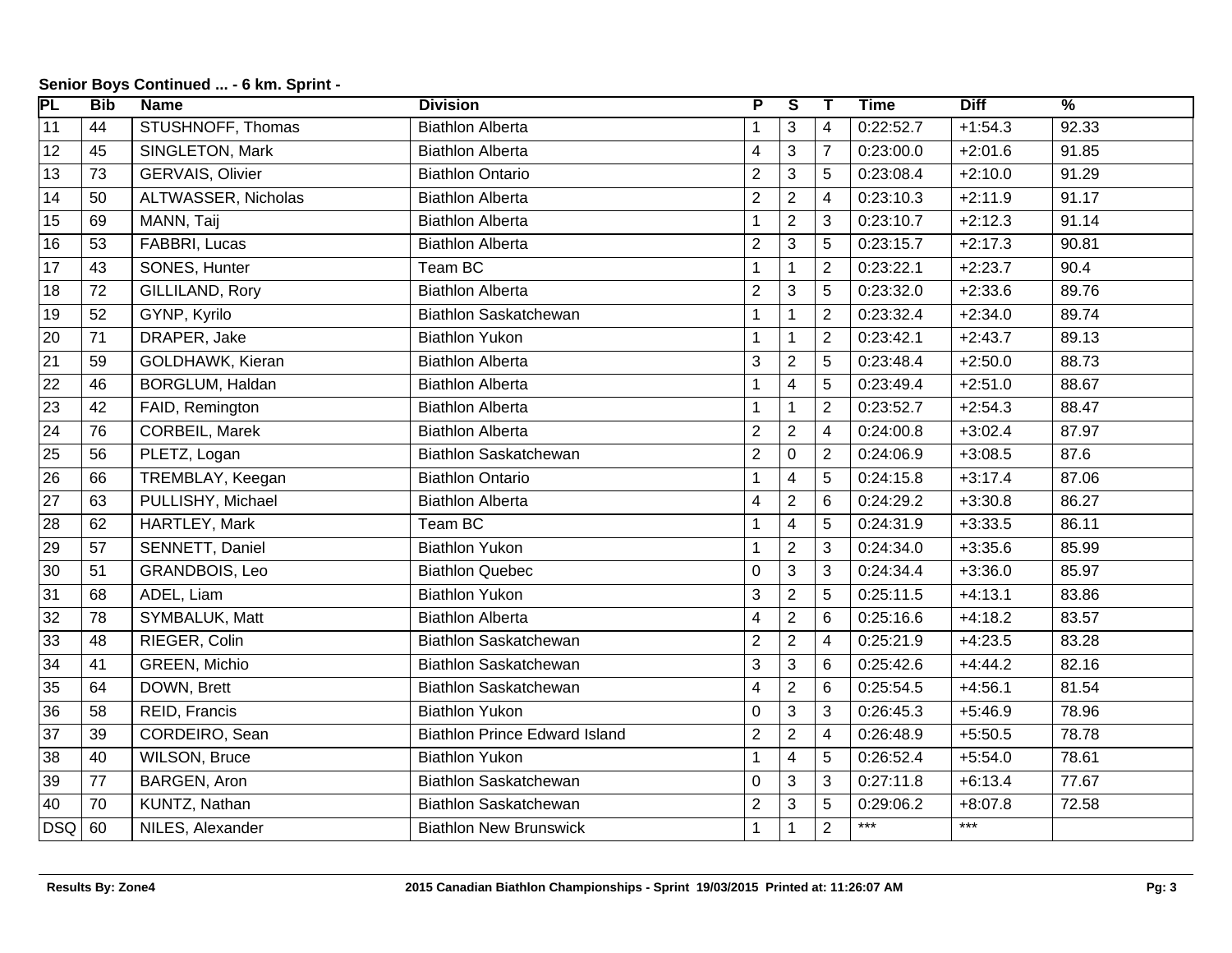|                | <b>Jury Decisions</b> |            |        |                                                                                                      |  |  |  |  |  |  |  |  |
|----------------|-----------------------|------------|--------|------------------------------------------------------------------------------------------------------|--|--|--|--|--|--|--|--|
| <b>Bib: 39</b> | Time:                 | 0:02:00.0  | Notes: | BiCan annex A-3, 1.2: Rifle bolt left closed                                                         |  |  |  |  |  |  |  |  |
| <b>Bib: 60</b> |                       |            | Notes: | IBU 5.6.s trigger weight violation at finish DSQ. BiCan annex A-3, 1.2: Rifle bolt left closed 2min. |  |  |  |  |  |  |  |  |
| <b>Bib: 71</b> | Time:                 | -0:02:00.0 | Notes: | Range Credit                                                                                         |  |  |  |  |  |  |  |  |

# **Youth Men - 7.5 km. Sprint -**

|     |                             |                                      |                         |                      | $\mathbf{T}$   |           |             | $\frac{1}{2}$ |
|-----|-----------------------------|--------------------------------------|-------------------------|----------------------|----------------|-----------|-------------|---------------|
| 89  | SANCHEZ, Teo                | <b>Biathlon Quebec</b>               | $\pmb{0}$               | $\mathbf{0}$         | $\Omega$       | 0:27:14.6 | $+0.0$      | 103.3         |
| 99  | BOLDUC, Zachari             | <b>Biathlon Quebec</b>               | $\pmb{0}$               |                      | 1              | 0:27:57.1 | $+42.5$     | 100.68        |
| 90  | <b>BURNOTTE, Jules</b>      | <b>Biathlon Quebec</b>               | $\overline{2}$          |                      | 3              | 0:29:13.8 | $+1:59.2$   | 96.28         |
| 94  | HANNA, Pearce               | <b>Biathlon Alberta</b>              | $\mathbf{1}$            | 3                    | $\overline{4}$ | 0:29:26.0 | $+2:11.4$   | 95.61         |
| 93  | CHAMBERS, Jakob             | <b>Biathlon Alberta</b>              | $\mathbf 1$             | 2                    | 3              | 0:29:49.4 | $+2:34.8$   | 94.36         |
| 101 | RUNNALLS, Adam              | <b>Biathlon Alberta</b>              | $\mathbf 0$             | 4                    | $\overline{4}$ | 0:29:53.1 | $+2:38.5$   | 94.17         |
| 86  |                             | <b>Biathlon Alberta</b>              | $\overline{1}$          |                      | $\overline{2}$ | 0:30:10.5 | $+2:55.9$   | 93.26         |
| 87  | <b>BOCHKARNIKOV, Sergey</b> | <b>Biathlon Alberta</b>              | $\mathbf{1}$            |                      | $\overline{2}$ | 0:30:25.8 | $+3:11.2$   | 92.48         |
| 82  | LAWTON, Jason               | <b>Biathlon Ontario</b>              | $\boldsymbol{2}$        | $\mathbf{0}$         | $\overline{2}$ | 0:30:51.2 | $+3:36.6$   | 91.21         |
| 96  | KIERS, Trevor               | <b>Biathlon Ontario</b>              | $\mathbf 1$             |                      | $\overline{2}$ | 0:30:59.0 | $+3:44.4$   | 90.83         |
| 88  | ALGRA, Jarod                | Team BC                              |                         | $\mathbf{0}$         |                | 0:31:21.1 | $+4:06.5$   | 89.76         |
| 85  | REIMER, Jason               | Biathlon Saskatchewan                | $\pmb{0}$               |                      | 1              | 0:31:23.9 | $+4:09.3$   | 89.63         |
| 104 | BERLING, Chad               | <b>Biathlon Alberta</b>              | $\mathbf{1}$            |                      | $\overline{2}$ | 0:31:47.3 | $+4:32.7$   | 88.53         |
| 84  | BERGSMYR, Brage             | Trondhjems Skiskyttere               | $\mathbf 0$             | 3                    | 3              | 0:32:42.5 | $+5:27.9$   | 86.04         |
| 97  | <b>BOUDREAU, Lucas</b>      | <b>Biathlon Prince Edward Island</b> | $\overline{1}$          |                      | $\overline{2}$ | 0:32:58.6 | $+5:44.0$   | 85.34         |
| 98  | PÉPIN, Charles              | <b>Biathlon Quebec</b>               | 5                       | 3                    | 8              | 0:33:28.6 | $+6:14.0$   | 84.06         |
| 105 | EGAN, Connor                | <b>Biathlon Alberta</b>              | $\mathbf{1}$            | $\overline{2}$       | 3              | 0:34:06.0 | $+6:51.4$   | 82.53         |
| 81  | MILLS, Reagan               | Biathlon Nova Scotia (BPEI)          | 0                       | 3                    | 3              | 0:34:10.7 | $+6:56.1$   | 82.34         |
| 92  | BOUDREAU, André             | <b>Biathlon Prince Edward Island</b> |                         | $\overline{2}$       | 3              | 0:35:04.3 | $+7:49.7$   | 80.24         |
| 106 | SAUNDERS, Brad              | <b>Biathlon Alberta</b>              |                         | 2                    | 3              | 0:35:39.3 | $+8:24.7$   | 78.93         |
| 91  | TWEEDIE, Angus              | Team BC                              | $\mathbf{1}$            | $\mathbf{0}$         |                | 0:35:44.8 | $+8:30.2$   | 78.73         |
| 102 | HERTZ, Dalton               | <b>Biathlon Ontario</b>              | $\overline{2}$          |                      | 3              | 0:40:12.7 | $+12:58.1$  | 69.98         |
| 100 | MACDOUGALL, Colton          | Team BC                              | $\overline{\mathbf{4}}$ | 3                    | $\overline{7}$ | 0:40:47.1 | $+13:32.5$  | 69            |
| 83  | BRIAND, Stephane            | <b>Biathlon Alberta</b>              | $\overline{\mathbf{4}}$ | 2                    | 6              | 0:41:10.8 | $+13:56.2$  | 68.34         |
| 103 | CROOK, Kjel                 | <b>Team NWT</b>                      | $\overline{2}$          | 3                    | 5              | 0:44:18.0 | $+17:03.4$  | 63.53         |
| 95  | CROOK, Clell                | <b>Team NWT</b>                      | 3                       | 3                    | 6              | 0:45:08.9 | $+17:54.3$  | 62.33         |
|     | <b>Bib</b>                  | <b>Name</b><br>CHURCHILL, Ben        |                         | <b>Division</b><br>P | S              |           | <b>Time</b> | <b>Diff</b>   |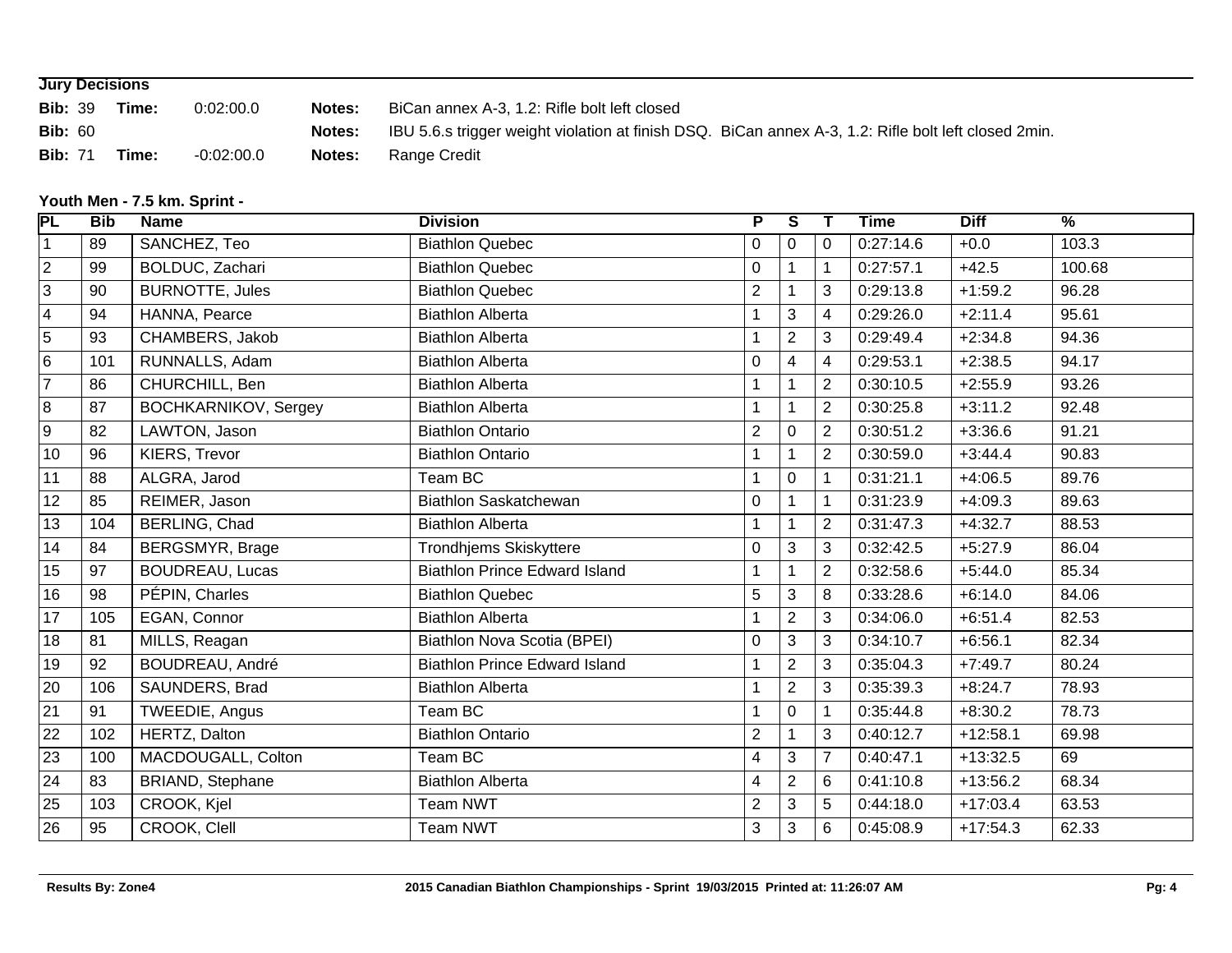# **Jury Decisions**

**Bib:** 92 **Notes:** IBU 5.1.c Reprimand: brass in chamber at start.

#### **Youth Women - 6 km. Sprint -**

| <b>PL</b>      | <b>Bib</b> | <b>Name</b>             | <b>Division</b>         | P              | s              |                | <b>Time</b> | <b>Diff</b> | $\frac{9}{6}$ |
|----------------|------------|-------------------------|-------------------------|----------------|----------------|----------------|-------------|-------------|---------------|
|                | 108        | DICKSON, Emily          | Team BC                 |                |                | 2              | 0:27:41.2   | $+0.0$      | 101.61        |
| $\overline{2}$ | 117        | MOSER, Nadia            | <b>Biathlon Yukon</b>   | $\overline{2}$ |                | 3              | 0:28:09.3   | $+28.1$     | 99.92         |
| 3              | 111        | BANKES, Megan           | <b>Biathlon Alberta</b> | $\overline{2}$ | 2              | 4              | 0:28:33.5   | $+52.3$     | 98.51         |
| 4              | 118        | SEPANDJ, Darya          | <b>Biathlon Alberta</b> | 0              |                |                | 0:29:04.7   | $+1:23.5$   | 96.75         |
| 5              | 116        | POISSON-GRÉGOIRE, Sarah | <b>Biathlon Quebec</b>  | $\overline{2}$ |                | 3              | 0:29:40.3   | $+1:59.1$   | 94.82         |
| 6              | 113        | CHONG, Kendall          | <b>Biathlon Alberta</b> | 0              | 3              | 3              | 0:30:14.3   | $+2:33.1$   | 93.04         |
| $\overline{7}$ | 107        | ROBERTSON, Bryn         | <b>Biathlon Alberta</b> |                | $\overline{2}$ | 3              | 0:30:38.3   | $+2:57.1$   | 91.82         |
| 8              | 110        | HAMEL, Charlotte        | <b>Biathlon Quebec</b>  |                |                | $\overline{2}$ | 0:32:29.6   | $+4:48.4$   | 86.58         |
| 9              | 115        | SMAILES, Jennah         | Team BC                 | 3              | $\Omega$       | 3              | 0:32:56.3   | $+5:15.1$   | 85.41         |
| 10             | 109        | CLOTHIER, Leah          | Biathlon Saskatchewan   | $\overline{2}$ | $\Omega$       | $\overline{2}$ | 0:33:17.3   | $+5:36.1$   | 84.51         |
| 11             | 112        | SAVILL, Mackenzie       | <b>Biathlon Ontario</b> |                | 3              | 4              | 0:35:49.1   | $+8:07.9$   | 78.54         |
| 12             | 114        | RUNNALLS, Ashley        | <b>Biathlon Alberta</b> | 2              | 3              | 5              | 0:36:02.8   | $+8:21.6$   | 78.05         |

# **Master Men 40-49 - 6 km. Sprint -**

| PL       | Bib | <b>Name</b>   | <b>Division</b>              |        |  | Time      | <b>Diff</b> | %      |
|----------|-----|---------------|------------------------------|--------|--|-----------|-------------|--------|
|          | 120 | WEHNER, Tim   | Biathlon Manitoba            | 2      |  | 0:31:02.2 | $+0.0$      | 106.02 |
| <u>L</u> | 122 | TEW, Ryan     | <b>Biathlon Alberta</b>      | າ<br>Ñ |  | 0:33:11.9 | $+2:09.7$   | 99.11  |
|          | 119 | BANMAN, Duane | <b>Biathlon Saskatchewan</b> | ∠      |  | 0:34:28.6 | $+3:26.4$   | 95.44  |
|          | 121 | POIRIER, Greg | <b>Biathlon Alberta</b>      | З      |  | 0:34:34.7 | $+3:32.5$   | 95.16  |

### **Master Men 50-59 - 6 km. Sprint -**

| $\overline{P}$ | <b>Bib</b> | <b>Name</b>           | <b>Division</b>          |                |  | Time      | <b>Diff</b> | %      |
|----------------|------------|-----------------------|--------------------------|----------------|--|-----------|-------------|--------|
|                | 126        | PROUDFOOT, James      | <b>Biathlon Alberta</b>  |                |  | 0:31:51.0 | $+0.0$      | 101.76 |
| 2              | 124        | CISLO, Ray            | <b>Biathlon Alberta</b>  |                |  | 0:32:31.0 | $+40.0$     | 99.68  |
| Ι3             | 123        | ELDEN, Chris          | Cariboo Ski Touring Club | $\overline{ }$ |  | 0:32:52.0 | $+1:01.0$   | 98.61  |
|                | 125        | <b>BORGLUM, Brian</b> | <b>Biathlon Alberta</b>  |                |  | 0:35:14.5 | $+3:23.5$   | 91.97  |
| DSQ   127      |            | KULAS, Paul           | Iowa Biathlon            |                |  | ***       | $***$       |        |

### **Jury Decisions**

**Bib:** 127 **Notes:** IBU 5.6-h: Skied wrong trail.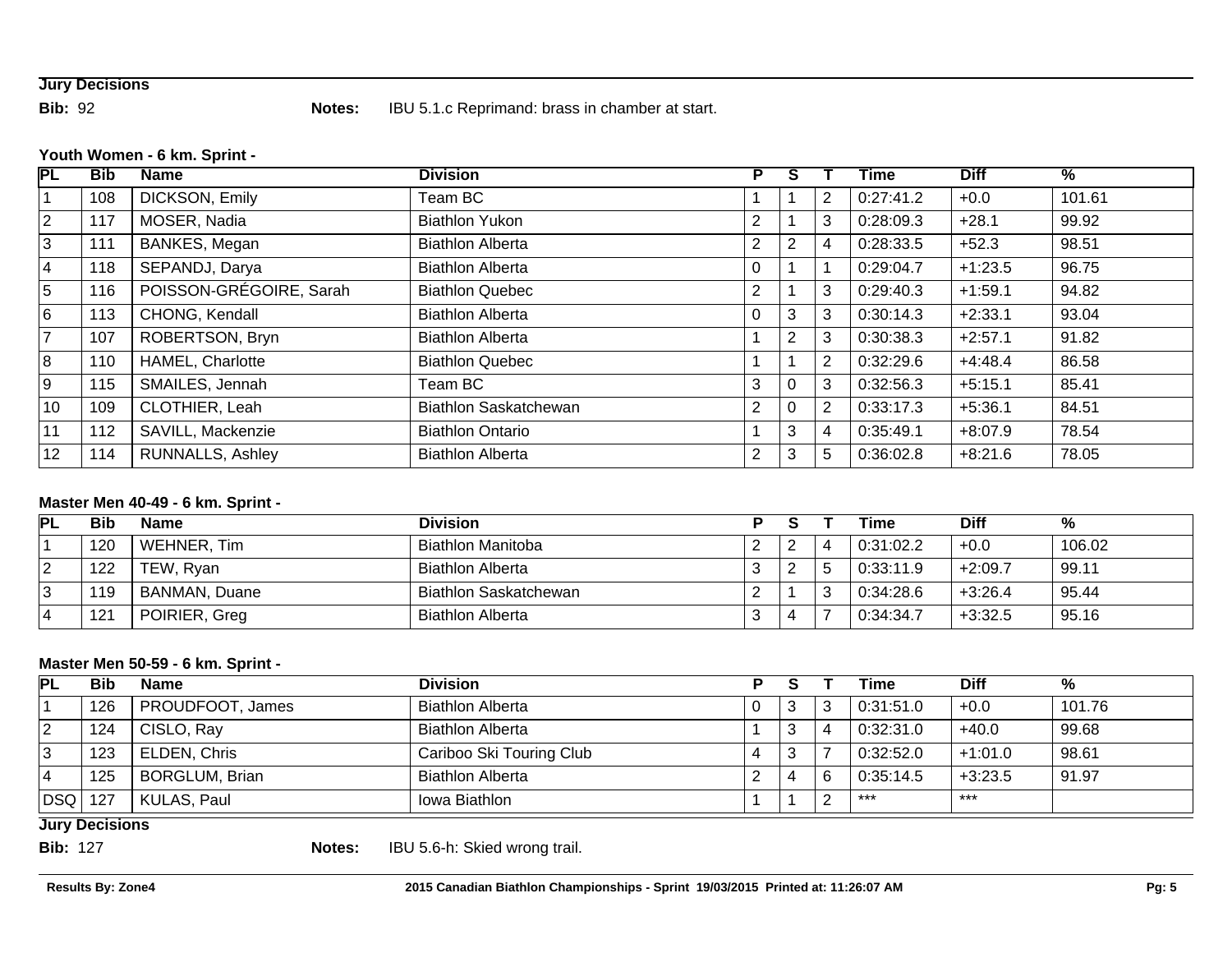### **Master Women 40-54 - 6 km. Sprint -**

| 'PL    | Bib | <b>Name</b>              | <b>Division</b>         |          |   | Time      | Diff      | %      |
|--------|-----|--------------------------|-------------------------|----------|---|-----------|-----------|--------|
|        | 130 | <b>KEENLISIDE, Julia</b> | <b>Biathlon Alberta</b> |          | ັ | 0:36:17.0 | $+0.0$    | 101.56 |
| 2      | 131 | LE GUELLEC, Lise         | <b>Biathlon Quebec</b>  | 0        |   | 0:36:51.4 | $+34.4$   | 99.98  |
| $\sim$ | 128 | LANCASTER, Callie        | <b>Bulkley Valley</b>   | 3        |   | 0:37:24.2 | $+1:07.2$ | 98.51  |
| 4      | 129 | HALL, Deb                | <b>Biathlon Alberta</b> | <u>_</u> | ▵ | 0:41:00.2 | $+4:43.2$ | 89.87  |

# **Master Women 55+ - 6 km. Sprint -**

| PL  | Bib | Name                   | Division                      |   | Time           | Dif    |                   |
|-----|-----|------------------------|-------------------------------|---|----------------|--------|-------------------|
|     | 133 | MACCULLOCH,<br>Lynette | <b>Biathlon Alberta</b>       | P | 43:48.4<br>0:4 | $+0.0$ | $\sqrt{2}$<br>ιυυ |
| DNS | 132 | Claudette<br>MALTAIS,  | <b>Biathlon New Brunswick</b> |   | ***            | ***    |                   |

### **Senior Girls - 6 km. Sprint -**

| $\overline{\mathsf{PL}}$ | <b>Bib</b> | <b>Name</b>         | <b>Division</b>               | P              | S.             |                | Time      | <b>Diff</b> | $\overline{\frac{9}{6}}$ |
|--------------------------|------------|---------------------|-------------------------------|----------------|----------------|----------------|-----------|-------------|--------------------------|
| 1                        | 134        | CHICOINE, Kirsten   | <b>Biathlon Alberta</b>       |                |                | $\overline{2}$ | 0:27:08.2 | $+0.0$      | 105.47                   |
| $\overline{2}$           | 142        | LAPOINTE, Claire    | Team BC                       | $\overline{2}$ |                | 3              | 0:29:17.1 | $+2:08.9$   | 97.74                    |
| 3                        | 138        | GOWLING, Gillian    | <b>Biathlon Alberta</b>       |                |                | $\overline{2}$ | 0:29:26.7 | $+2:18.5$   | 97.21                    |
| 4                        | 159        | CHICOINE, Reagan    | <b>Biathlon Alberta</b>       |                |                | $\overline{2}$ | 0:29:37.6 | $+2:29.4$   | 96.61                    |
| 5                        | 147        | LEIGHTON, Jordyn    | <b>Biathlon Ontario</b>       |                | 0              |                | 0:30:02.7 | $+2:54.5$   | 95.26                    |
| 6                        | 140        | GILLETT, Katrine    | <b>Biathlon Alberta</b>       | 0              | 3              | 3              | 0:30:04.2 | $+2:56.0$   | 95.19                    |
| $\overline{7}$           | 136        | BANSER, Tekarra     | Team BC                       |                | $\overline{2}$ | 3              | 0:30:06.2 | $+2:58.0$   | 95.08                    |
| 8                        | 155        | GARNER, Rylie       | Casper Mountain Biathlon Club |                |                | $\overline{2}$ | 0:30:41.0 | $+3:32.8$   | 93.28                    |
| 9                        | 153        | TEETZEN, Kyra       | Team BC                       |                | $\overline{2}$ | 3              | 0:30:43.6 | $+3:35.4$   | 93.15                    |
| 10                       | 158        | SELLERS, Anna       | <b>Biathlon Alberta</b>       | 3              |                | 4              | 0:31:10.9 | $+4:02.7$   | 91.79                    |
| 11                       | 146        | NOTSCHAELE, Sydney  | Biathlon Saskatchewan         | $\overline{2}$ |                | 3              | 0:31:21.7 | $+4:13.5$   | 91.26                    |
| 12                       | 143        | KURTA, Anni         | Team BC                       |                |                | 2              | 0:31:24.1 | $+4:15.9$   | 91.15                    |
| 13                       | 150        | TILLEY, Tatiana     | <b>Biathlon Alberta</b>       | $\Omega$       | 2              | 2              | 0:31:26.6 | $+4:18.4$   | 91.03                    |
| 14                       | 141        | PÉRUSSE, Frédérique | <b>Biathlon Quebec</b>        | 3              |                | 4              | 0:31:27.0 | $+4:18.8$   | 91.01                    |
| 15                       | 151        | PETERS, Maria       | <b>Biathlon Yukon</b>         |                | $\overline{2}$ | 3              | 0:31:59.7 | $+4:51.5$   | 89.46                    |
| 16                       | 137        | VEINOTTE, Piaper    | <b>Biathlon Quebec</b>        | $\overline{2}$ | 3              | 5              | 0:32:08.6 | $+5:00.4$   | 89.05                    |
| 17                       | 135        | ROUSSEAU, Shilo     | <b>Biathlon Ontario</b>       | 3              | 3              | 6              | 0:32:25.6 | $+5:17.4$   | 88.27                    |
| 18                       | 161        | TURNER, Mackenzie   | <b>Biathlon Ontario</b>       |                |                | 2              | 0:33:09.2 | $+6:01.0$   | 86.33                    |
| 19                       | 149        | PELLETIER, Clémence | <b>Biathlon Quebec</b>        |                | 4              | 5              | 0:33:30.8 | $+6:22.6$   | 85.41                    |